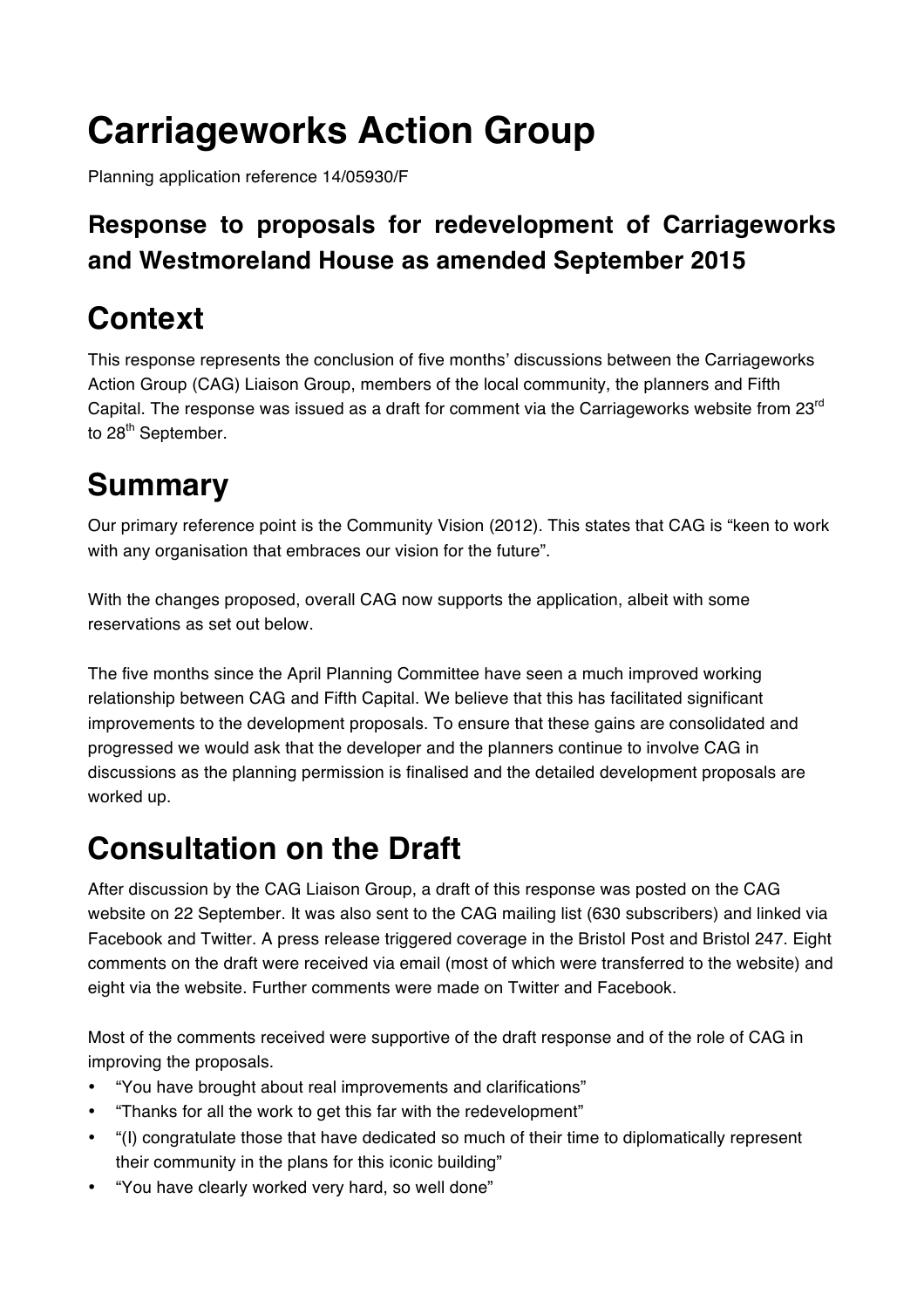- "It seems like there is a will on all sides to engage in conversation for the benefit of the area, which is rare"
- "Huge appreciation for continued community action on our behalf"
- "Thank you for all your hard work and persistence in seeing this through to this stage with so many significant improvements from the original scheme"
- "fantastic work on behalf of the community. If not for orgs like yours we'd all be in the trenches"
- "Huge appreciation for continued community action on our behalf".

There were two main areas of concern. The first was the level of social and affordable housing:

- "10 affordable units, and over 100 not affordable units. Is that what the area needs?"
- "I still have major concern about the low level of affordable housing when the whole of Bristol is sorely in need of more of such housing"
- "Without social housing central to the plan it's just another white elephant compounding Bristol's problems"
- "another affordable housing sell out"
- "they have entirely sidestepped issues of housing density, quality and affordability."

There was additional concern that private landlords will buy into the development and push up rents: "it is clearly in the best interests of the community in the long-term if the accommodation is in some way protected from becoming buy-to-let".

The second area of concern related to the agreement between the planners and the developer:

- "hope you can get everyone to "sign on the dotted line" asap"
- "from very bitter experience things can change the moment any permission is given. Marc Pennick may have been really positive but he (or his Board) may still flog it off to someone else, after which much of what you have fought for could be up for grabs again."
- "the concern is that this conversation gets lost due to a lack of legal obligation on behalf of Fifth Capital as well as future landlords further down the line. To this end I hope the council continues to represent the interests of CAG, particularly with regard to awarding the freehold to the housing association and detailing the management plan to provide significant control to a suitable management company. Good luck!"
- "Can binding agreements be made, when the developer can sell on the site and permissions?"
- "(I) am hesitantly confident that these new proposals, IF adhered to and respected by both the developers and the council show a major improvement on the original plans"
- "hope we can write in legally binding guarantees that will prevent back-sliding in the long term."

Other comments related to dust and treatment of asbestos during demolition, concern that the target of 75% independent traders may not be achieved,

A poll on the CAG website attracted 25 votes. 17 votes gave full support for the draft and a further 4 gave partial support.

## **Response to the Amended Application**

The April Planning Committee identified ten points which it wanted addressed by Fifth Capital. We detail our response to each of these below. We also address other issues which we feel are of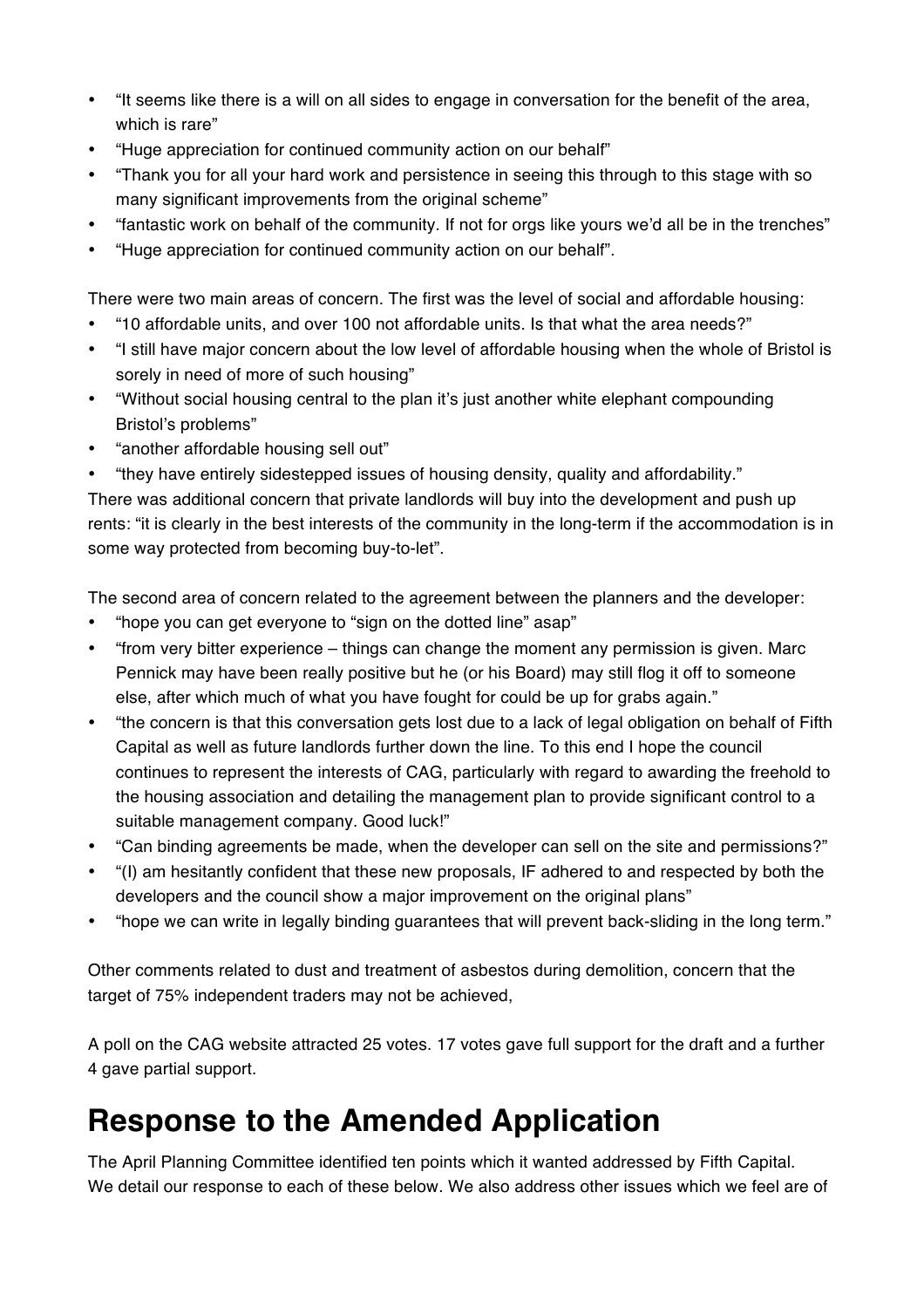great importance even though these were not specifically identified by the Planning Committee's decision.

### **Engagement with community groups including the Carriageworks Action Group.**

Since the April Planning Committee the CAG Liaison Group has welcomed Fifth Capital's positive approach to engaging with, listening to and addressing the concerns of the local community. In this time, members of the Liaison Group have had a number of productive meetings with Fifth Capital. The developer has also met with other local parties, including the owner of 108 Stokes Croft, and attended three community meetings where they have provided briefings and engaged in lively debate about a wide range of issues relating to the proposals.

#### **The quantity and position of visitors cycle parking**

The total number of cycle spaces has increased from 196 to 216. Of these, 32 (up from 12) are provided for the use of visitors in the main square. This is an improvement.

We would like to point out that there are already problems finding suitable cycle parking in the surrounding area. This could justify contributions to additional off-site provision.

#### **Relationship with 108 Stokes Croft**

The issues raised in April related to the boxing-in of the rear of 108 by the new development. This was of particular concern to the owner and occupiers of the property. As the owner is an architect and very capable of representing their own interests the Liaison Group has not sought to get overly involved in the discussions. We understand from the owner that his concerns have been addressed by the design changes.

We also understand that the five wheelie bins currently stored to the rear of 108 will now be stored in the new development. This is an improvement.

### **The scale of development on Ashley Road and the lack of set back**

The scale has been reduced and the building set back from the pavement. It is now much more in keeping with the Conservation Area and the recommendations of the Planning Inspector in 2010.

### **Contributions towards the improvement of the Ashley Road/A38 Junction.**

We understand that there is a financial offer but we have not been involved in any discussions about how it will be used. We would like CAG to be involved in discussions as the proposals are progressed.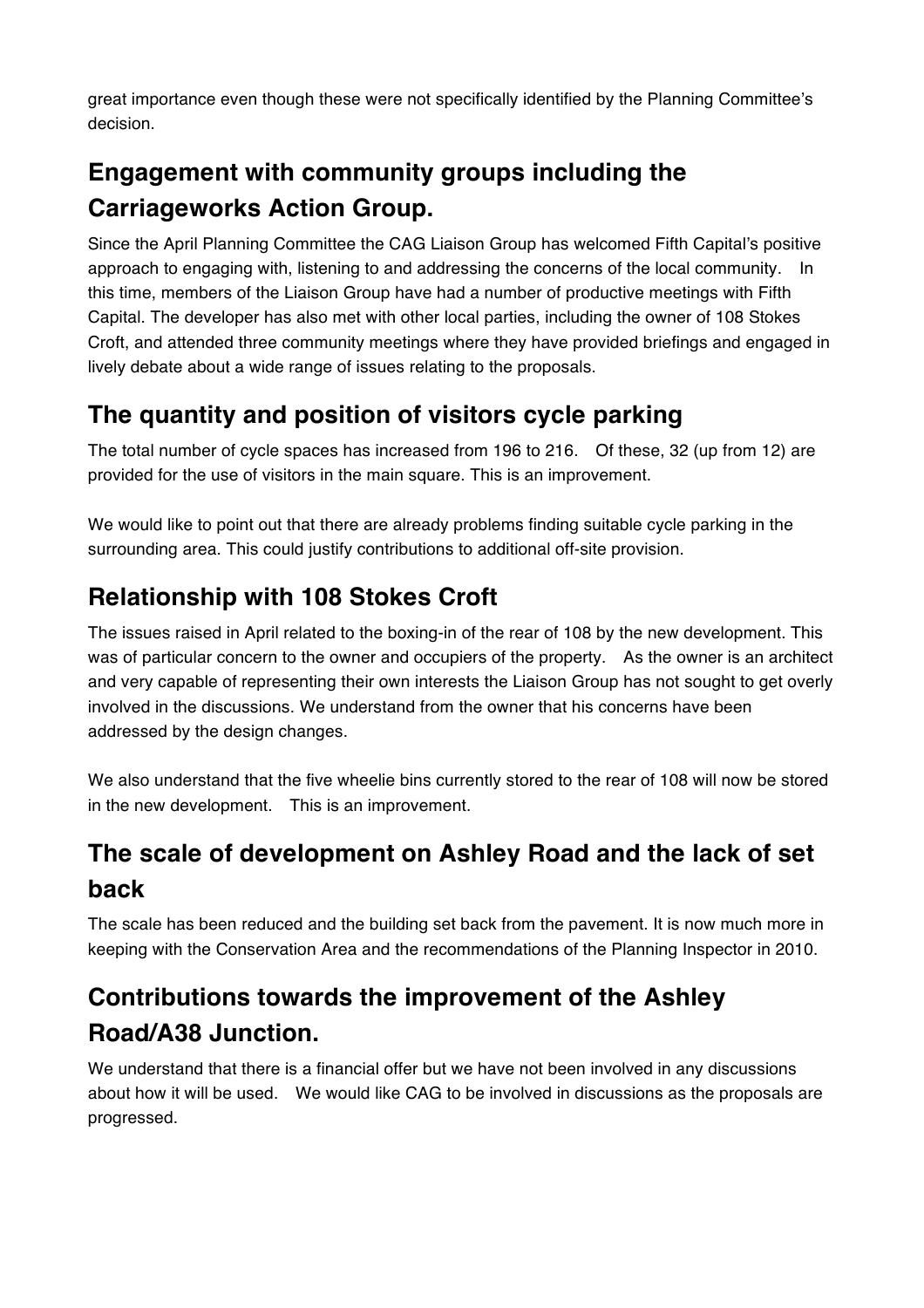### **Additional information on the use of the ground floor units including revisions to relevant planning conditions, in particular Condition 27.**

We have had extensive discussions with Fifth Capital about the future management of the site. Since the proposed design changes in June we have sought the input of companies that are experienced in the management of markets and small business units and have shared their comments with Fifth Capital. These are reflected in the 'strategy for delivering active, vital and viable mixed uses'.

We understand the essence of the proposals to be:

- Continuing improvement, investment and consultation through providing .... flexible nonresidential accommodation that will be activated by having a variety of uses
- The creation of a permeable through route (facilitating a vibrant culture)
- An increase in non-residential space from 659 to 1010 sqm GIA along with increased active frontages in the public square
- An increase in the size of the public square from 745 to 1050 sqm
- Design improvements as detailed in the Delivery Management Plan
- Active management by the final appointed Management Company
- Close working with the local community and the Council, in the spirit of the Community Vision
- Development and evolution of a unique environment in the spirit of Stokes Croft
- A cohesive approach that connects communities and maximises ground floor uses
- A commitment to continuing improvement and investment.

We welcome this new approach. In particular: we welcome the increase in space for commercial and community spaces, the market area providing a low barrier to entry for new businesses, the proposals for community and Council involvement in long term management and the essence of the Delivery Management Plan.

More recent discussions with operators of other facilities indicate that the proposed unit sizes are too big to attract the type of small independent businesses (typically 1-3 people) that typify nonretail occupiers in and around Stokes Croft. In addition, smaller units will be more likely to qualify for relief from business rates. We understand that units can be sub-divided but this should be written into the management plan.

The target should be 100% occupation by independent businesses (not 75%).

The document states that the management development plan will include details of how the management company will be established. We believe that this should be an organisation with a proven track record in managing similar and comparable sites and that ideally the management company should itself be some form of social enterprise. The organisation should either be based in Bristol or have a good knowledge of the city. The management company should foster and support start-up businesses, should be hands-on in its management style and should actively work towards achieving and maintaining the "buzzing, vibrant place .... that directly contribute(s) to the vitality and character of the local area"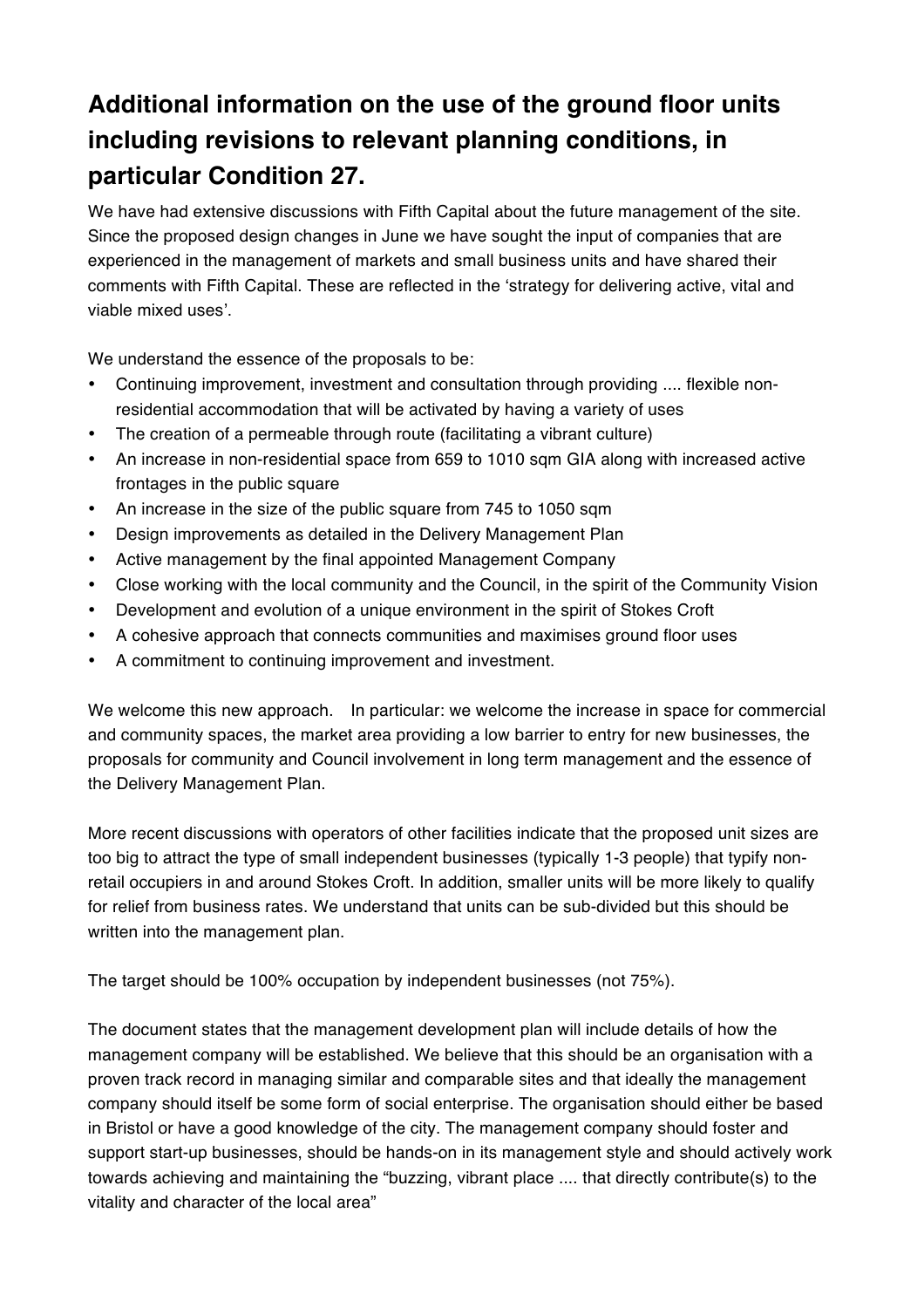as envisaged by the Community Vision.

We understand that the need for a management plan will be included in the S.106 agreement between the developer and the planners. As many devils may lurk in the detail of this plan we believe that the creation of this plan needs close involvement of the community including CAG and representatives of local businesses.

#### **On site renewables (only 5%) – explore the possibility of using other technologies.**

This was not the subject of our discussions with Fifth Capital. We understand that the area of PVs is increased from 168 to 214sqm. We welcome this increase.

#### **Additional information on the proposed gates, including consideration of their removal from the scheme.**

We understand that there are no gates in the revised plans. Fifth Capital have introduced some significant changes to the through route. In particular they have provided a new access from Ashley Road opposite the top of Picton St, have removed buildings that obstruct sight lines to from the access entrance to the square, have increased the size of access routes. As a result they have effectively designed out the gates. We welcome these changes.

#### **Consideration to a reduction on timescale for implementation of any permission including a revised condition 1.**

Fifth Capital have told us that they will accept a two year period in which they have to start development. We welcome this change.

### **Affordable Housing – consider if the mix within the 8 units can be changed.**

We understand that the number of affordable (shared ownership) units has increased from 8 to 10 (5 x 1 bed and 5 x 2 bed), or 10% of the total. All the units are now located in Block D (adjacent to the rear of the Carriageworks and backing onto Croft Dale) as opposed to in the Carriageworks.

We are disappointed that the proposals have not provided any significant increase in the amount of affordable housing and do not provide any social housing. 10% is still far below the Council's own policy of 30%.

We note that there has been a change in the number of smaller units for market rent and sale and that these will have lower values and therefore be affordable to more people. However, they will only meet the needs of some people and do not address the need for affordable or social rented family units.

We also note that the freehold of the site may be sold to a housing association which, we hope, will be able to increase the number of social and affordable units. We also hope that the involvement of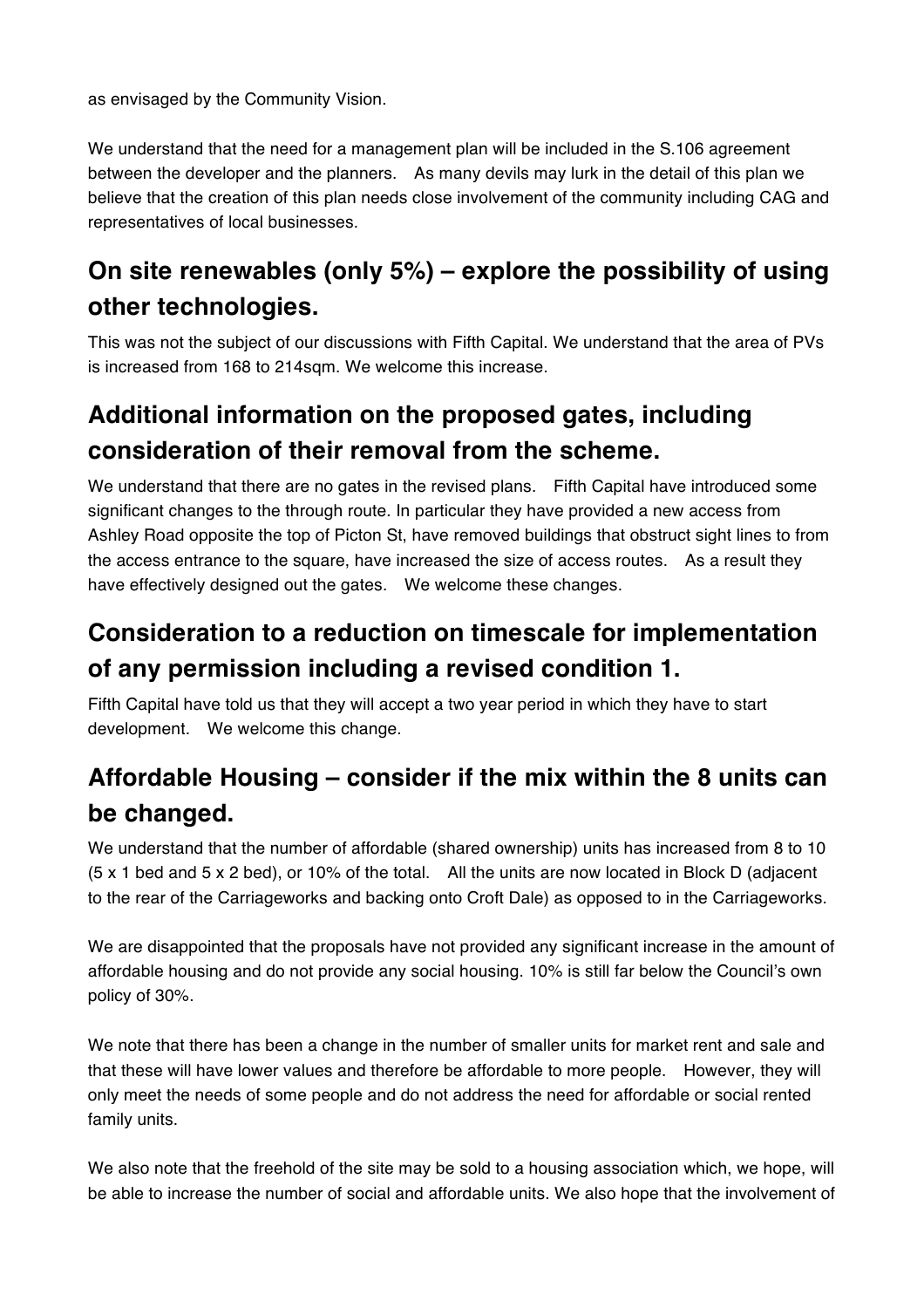the housing association will introduce a high quality of residential management and avoid large numbers of properties becoming buy-to-let units. We are due to meet the housing association shortly after the Planning Committee. The engagement of the Council at all levels and the support of Officers and Members in securing a higher level of social and affordable housing will be vital.

## **Other Issues**

#### **Visual appearance**

The developer has gone to great lengths to have their architects address local concerns. However, we still believe that the design misses the opportunity to create an inspirational development of which we will be proud. Much of the design is formulaic with little reference to local materials or styles. This is a shame but we appreciate that it is too late for wholesale revisions to the design approach. Furthermore the developer has indicated that surface treatments and details can still be discussed. We look forward to seeing approaches that help us develop pride in the development.

#### **Design**

Costas Georghiou submitted an eloquent objection to the original scheme detailing a number of design issues. We believe that some of these have been addressed, at least in part, but hope, as with the visual appearance, that further improvements can be made as the detailed design progresses.

#### **Hepburn Road**

Fifth Capital have engaged with residents of Hepburn Road in a positive manner; attending a meeting with residents in August, visiting residents houses and developing solutions to local concerns. This is very much welcomed and has helped us believe that they are genuinely listening to the community.

#### **Local employment and apprenticeships**

A development of this scale must deliver benefits to the local community in terms of training and jobs. Effective implementation of Condition 12 in the April committee report is vital.

#### **Cultural plan and public art**

Conditions 14 and 15 in Committee report of April 2015 state that a cultural programme and public art plan must be approved. These must reflect the local area and its culture. The local community must be closely involved in the development and delivery of these plans. They must not be imposed by distant consultants and officers.

We propose that the management company, as we detail above, be responsible for delivery of the cultural and arts plans. This will help ensure that the company is embedded in the local community and will also give a significant funding injection (from the S106 contribution) into the company and organisation and the community.

#### **On-site travellers**

The travellers living on the site have been involved in CAG since 2011. We understand that Fifth Capital have guaranteed them 6 months notice to find an alternative site. We also understand that it is the Council's responsibility to help find sites for travellers. We ask the planners to ensure that their colleagues fulfil their commitments to the travellers and find move-on sites within 6 months.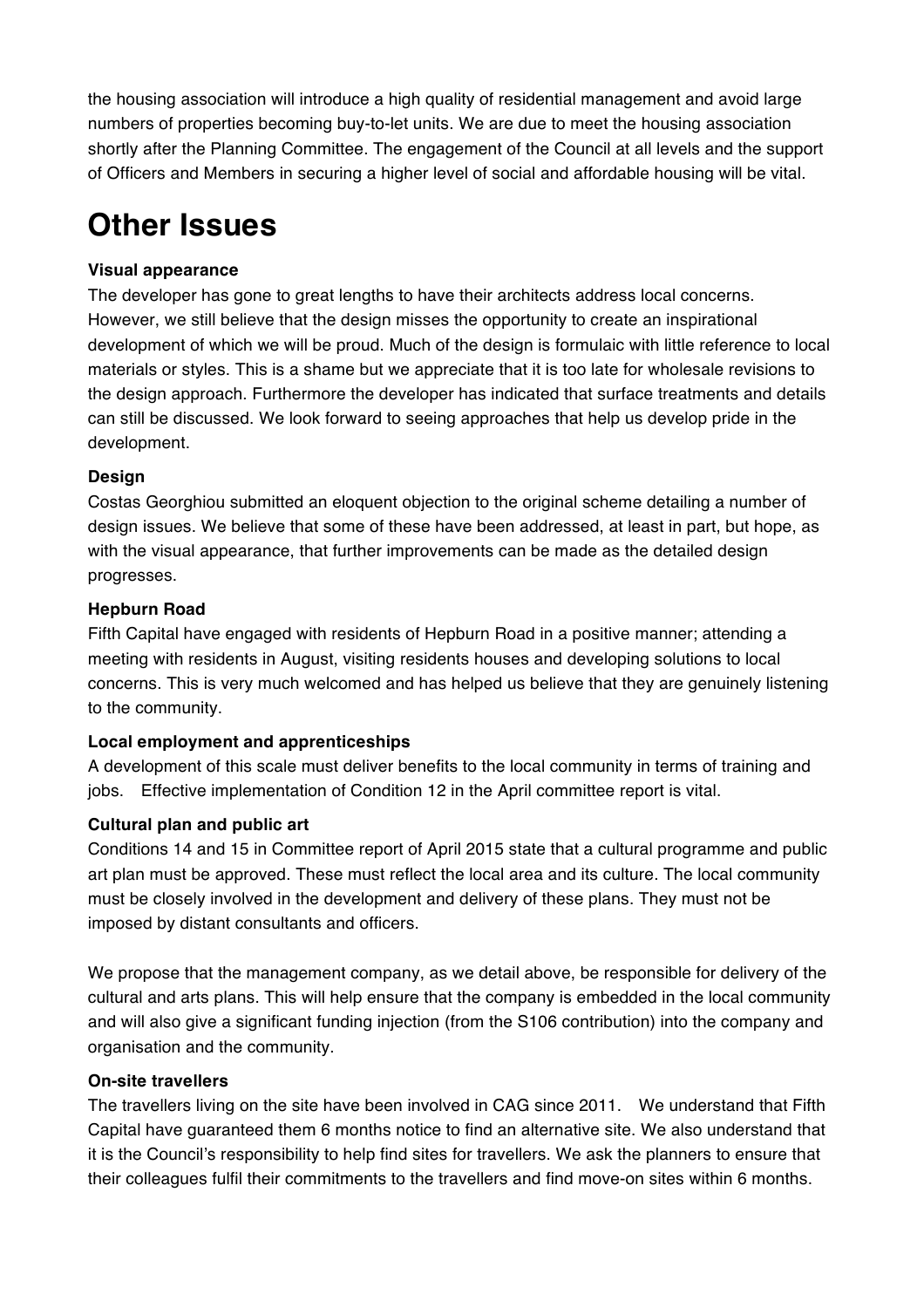The travellers have provided site security for many years. Given the safety issues on the site consideration will have to be given to ensuring ongoing security after the travellers vacate the site.

## **Will we get what we think we'll get?**

Fifth Capital have taken many steps to try to convince us that their proposals are worthy of our support. We acknowledge and thank them for their efforts. This working relationship must continue and we must also safeguard against unanticipated change.

The commitments recently made by Fifth Capital must be embedded in legally enforceable agreements. Furthermore, we have to be sure that circumstances do not result in Fifth Capital or a future purchaser changing the nature and character of the development so that it diverges from the Community Vision.

As an unincorporated community we are unable to enter into legally binding agreements with Fifth Capital or their successors in title that will ensure we get what we think we'll get. For that we have to look to the City Council.

We request that:

- i) the planners ensure that CAG continue to be involved in negotiations surrounding the S.106 agreement and all other aspects of the development
- ii) the planners ensure that Fifth Capital's commitments, especially those regarding the long term management of the site, are thoroughly protected
- iii) if any changes to the proposals are requested that the community is fully consulted and that the applicant for the changes be required to fully engage with CAG and the community in a manner similar to Fifth Capital since April.

## **Conclusion**

We have detailed above our response to all the various issues. We also acknowledge the efforts made by Fifth Capital since April to engage with the local community. In this we feel that Fifth Capital have gone further than many other developers.

The Community Vision states:

*"The Carriageworks development will make a positive contribution to the economy, culture and environment of Stokes Croft and surrounding area. It will be a mixed use development that is home to many activities, businesses and people. It will be a buzzing, vibrant place*  for people from the local communities and from further afield. We want to see the *dereliction of this site addressed as a priority and are keen to work with any organisation that embraces our vision for the future."*

Under 'delivery' it states:

*"We are looking for a developer who will go the extra mile to deliver a scheme of which we can be proud. We are determined to find the best developer for the job who will ensure that we are continually involved in the development process and who will champion our Vision. It is accepted that there will need to be some level of flexibility in the choice of developer."*